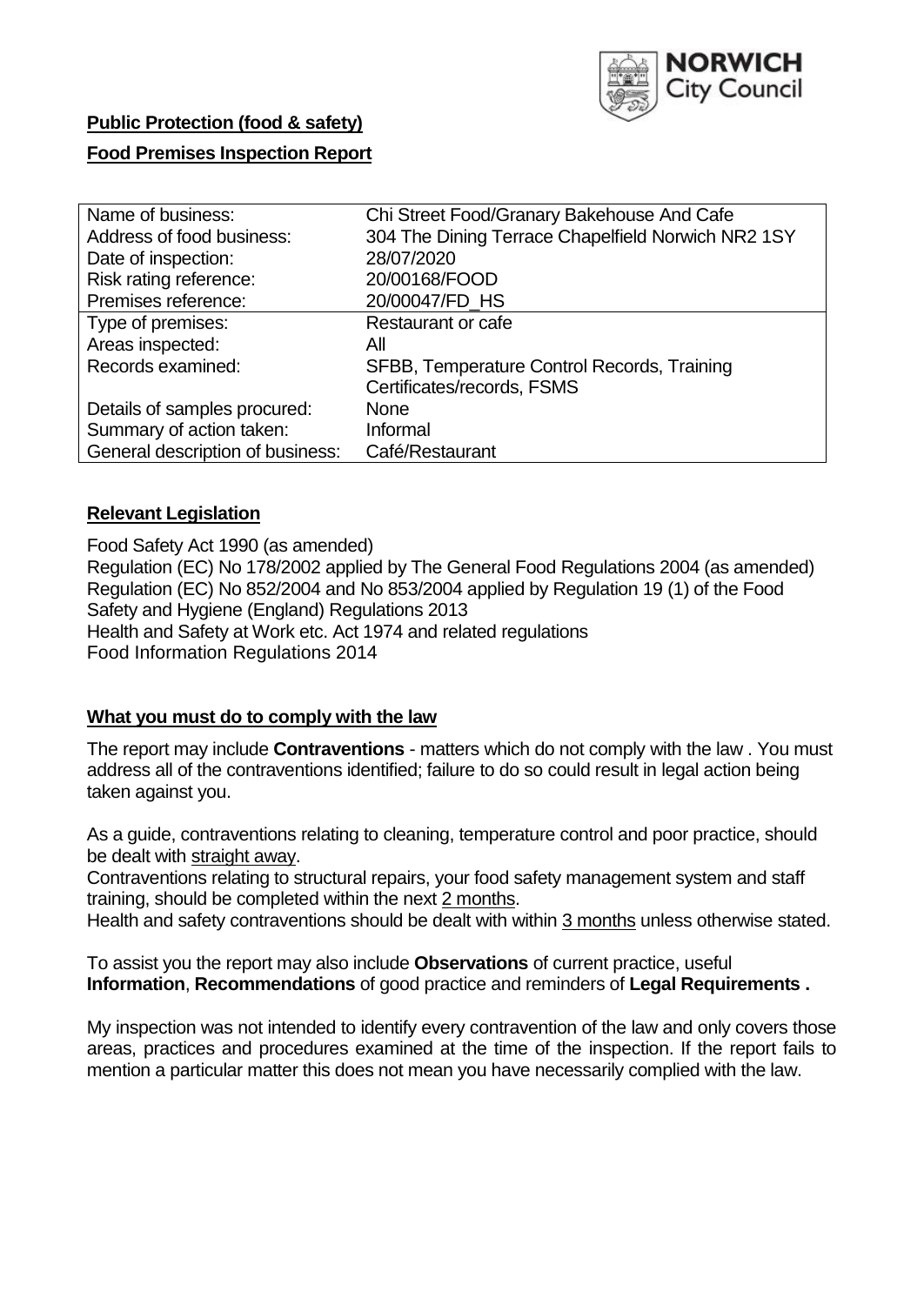## **FOOD SAFETY**

#### **How we calculate your Food Hygiene Rating:**

The food safety section has been divided into the three areas which you are scored against for the hygiene rating: 1. food hygiene and safety procedures, 2. structural requirements and 3. confidence in management/control procedures. Each section begins with a summary of what was observed and the score you have been given. Details of how these scores combine to produce your overall food hygiene rating are shown in the table.

| <b>Compliance Area</b>                     |          |    |                | <b>You Score</b> |                |    |           |    |          |  |  |
|--------------------------------------------|----------|----|----------------|------------------|----------------|----|-----------|----|----------|--|--|
| <b>Food Hygiene and Safety</b>             |          |    | $\Omega$       | 5                | 10             | 15 | 20        | 25 |          |  |  |
| <b>Structure and Cleaning</b>              |          |    | $\Omega$       | 5                | 10             | 15 | 20        | 25 |          |  |  |
| Confidence in management & control systems |          |    | $\overline{0}$ | 5                | 10             | 15 | 20        | 30 |          |  |  |
|                                            |          |    |                |                  |                |    |           |    |          |  |  |
| <b>Your Total score</b>                    | $0 - 15$ | 20 | $25 - 30$      |                  | $35 - 40$      |    | $45 - 50$ |    | > 50     |  |  |
| Your Worst score                           | 5        | 10 |                | 10               |                | 15 |           |    |          |  |  |
|                                            |          |    |                |                  |                |    |           |    |          |  |  |
| <b>Your Rating is</b>                      | 5        | 4. | 3              |                  | $\overline{2}$ |    |           |    | $\Omega$ |  |  |

Your Food Hygiene Rating is 5 - a very good standard

000005

## **1. Food Hygiene and Safety**

Food hygiene standards are high. You demonstrated a very good standard of compliance with legal requirements. You have safe food handling practices and procedures and all the necessary control measures to prevent cross-contamination are in place. Some minor contraventions require your attention. **(Score 5)** 

### Contamination risks

**Observation** I was pleased to see you were able to demonstrate effective controls to prevent cross-contamination.

#### Hand-washing

**Observation** I was pleased to see hand-washing was well managed.

#### Personal Hygiene

**Observation** I was pleased to see that standards of personal hygiene were high.

### Temperature Control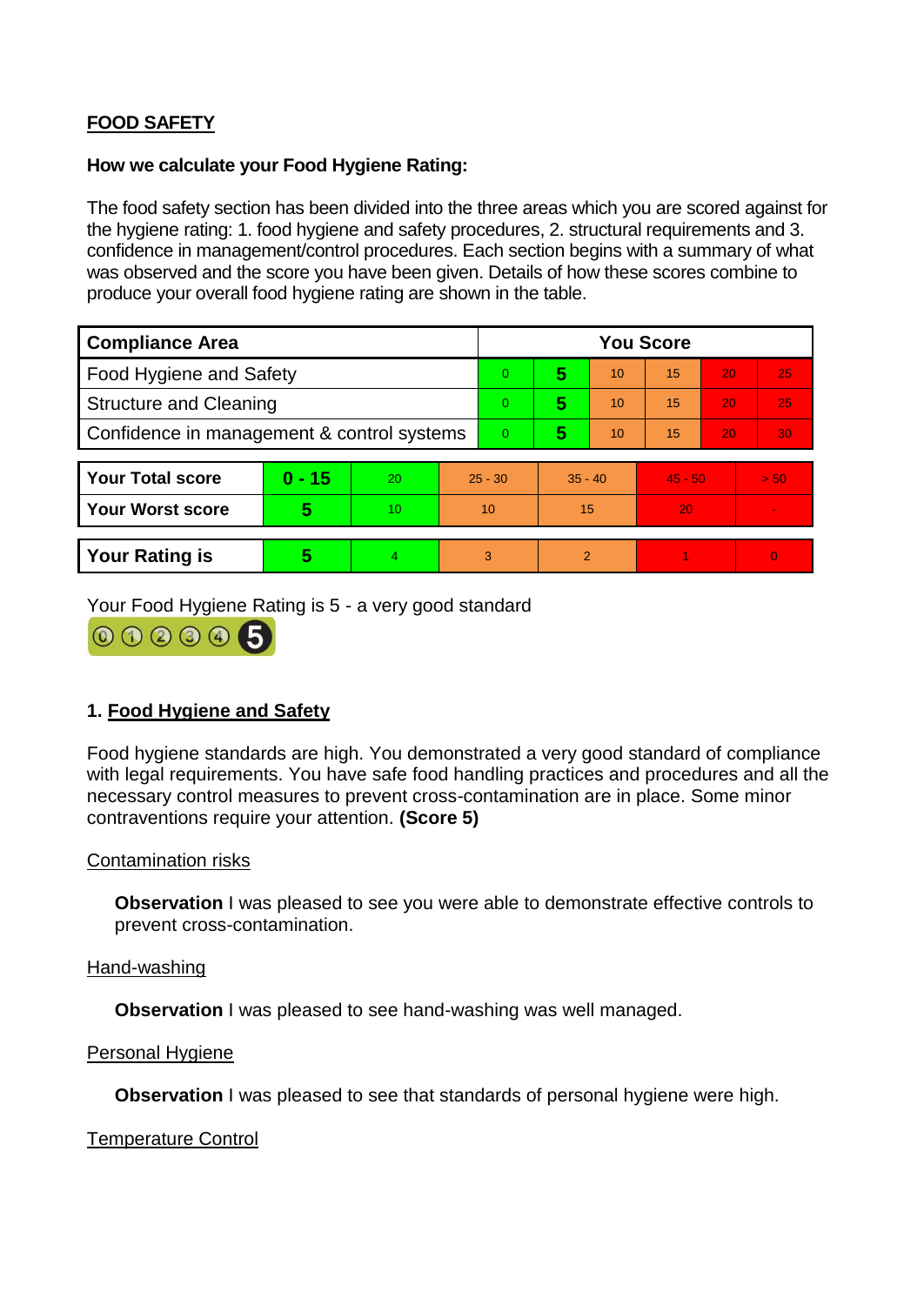**Contravention** prepared sandwiches were being stored at 15°C in the cold display fridge

**Legal Requirement** The cold chain is not to be interrupted. However, limited periods outside temperature control are allowed for handling during preparation; transport; storage; display and service of food provided that it does not result in a risk to health.

**Legal Requirement** If you rely on selling COLD food (displayed over 8°C) within four hours you must be able to demonstrate your system for ensuring food is either sold, placed under refrigeration, or discarded, before the four hours have elapsed.

**Guidance** You cannot rely on taking chilled food temperatures by reading the temperature display. You need an independent method that is clearly related to the actual food temperature.

**Observation** I was pleased to see you were able to limit bacterial growth and/or survival by applying appropriate temperature controls at points critical to food safety and that you were monitoring temperatures.

## **2. Structure and Cleaning**

The structure facilities and standard of cleaning and maintenance are all of a good standard and only minor repairs and/or improvements are required. Pest control and waste disposal provisions are adequate. The minor contraventions require your attention. **(Score 5)** 

## Cleaning of Structure

**Observation** The kitchen had been well maintained and the standard of cleaning was good.

### Cleaning of Equipment and Food Contact Surfaces

**Contravention** The following items are dirty and must be cleaned:

- handles to freezer numbered 1
- interior bottom to freezer numbered 1
- handles to granary fridge

### Cleaning Chemicals / Materials / Equipment and Methods

**Observation** I was pleased to see that the premises was kept clean and that your cleaning materials, methods and equipment were able to minimise the spread of harmful bacteria between surfaces.

### **Maintenance**

**Observation** You are maintaining the premises in good condition.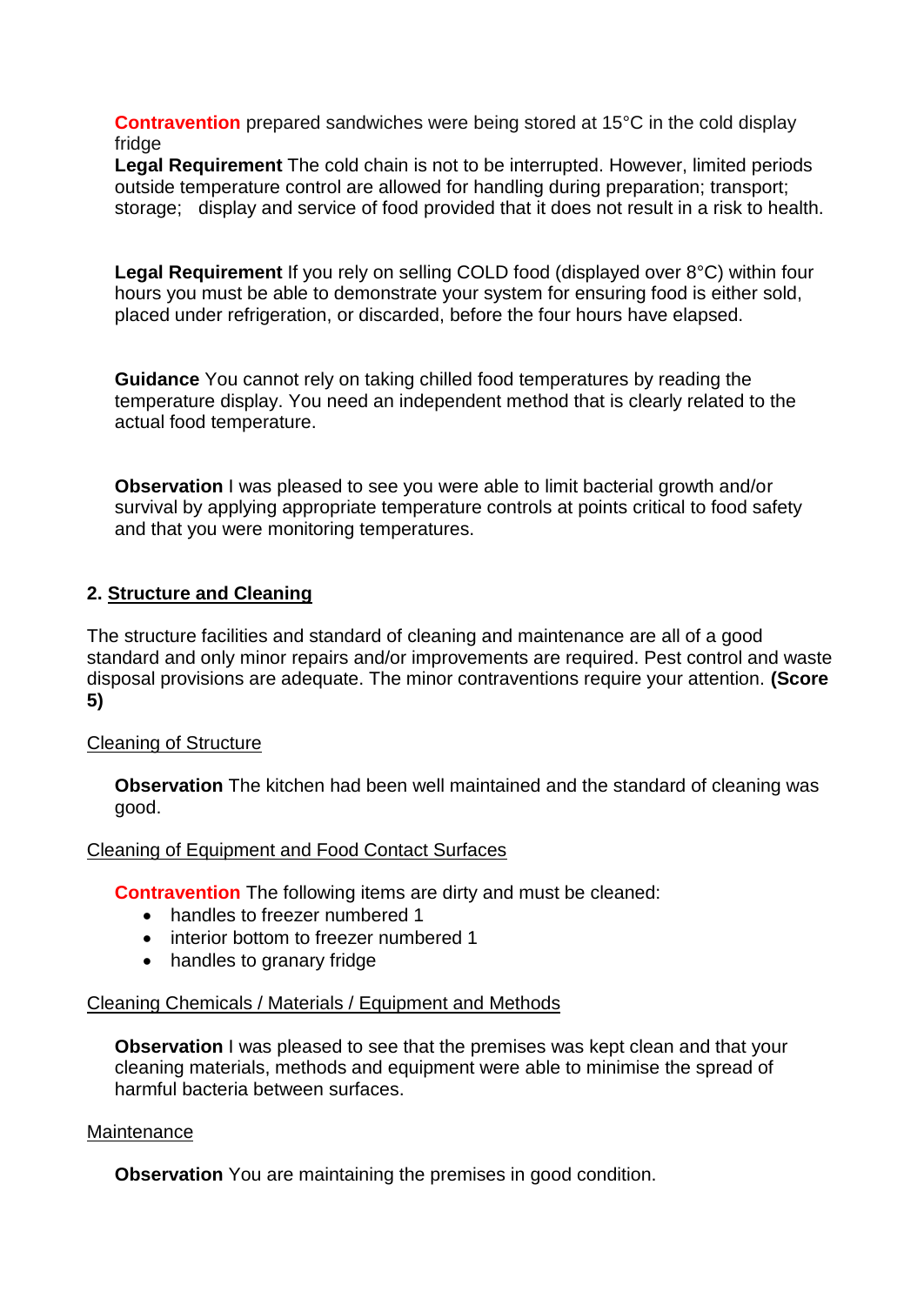#### Facilities and Structural provision

**Observation** I was pleased to see the premises had been well maintained and that adequate facilities had been provided.

### Pest Control

**Observation** You have a pest control contract in place and there is no evidence of pest activity on the premises.

### **3. Confidence in Management**

A food safety management system is in place and you demonstrate a very good standard of compliance with the law. You have a good track record. There are some minor contraventions which require your attention.You have a good track record. There are some minor contraventions which require your attention. **(Score 5)** 

### Type of Food Safety Management System Required

**Observation** Your SFBB/food safety management system was in place and working well. I was confident you had effective control over hazards to food.

**Observation** You were date labelling perishable foods appropriately and could demonstrate effective control over food spoilage organisms.

**Observation** You had colour-coded equipment and effective separation between raw and ready-to-eat food at all stages in your operation.

**Observation** You were monitoring (and recording) the temperatures of your fridges and freezers as well as the temperature of cooked/hot-held food and could demonstrate effective systems for controlling bacterial growth and survival

**Contravention** The Management sections in your Safer food Better Business (SFBB) pack are intended to demonstrate you are in day-to-day control of the hazards to food. The following Management sections were either missing, incomplete or not up-to-date:

- cleaning schedule
- suppliers lists
- staff training records

## **Traceability**

**Observation** Your records were such that food could easily be traced back to its supplier.

### Waste Food and other Refuse

**Observation** You had measures in place to dispose of waste food appropriately and were employing the services of an approved waste contractor.